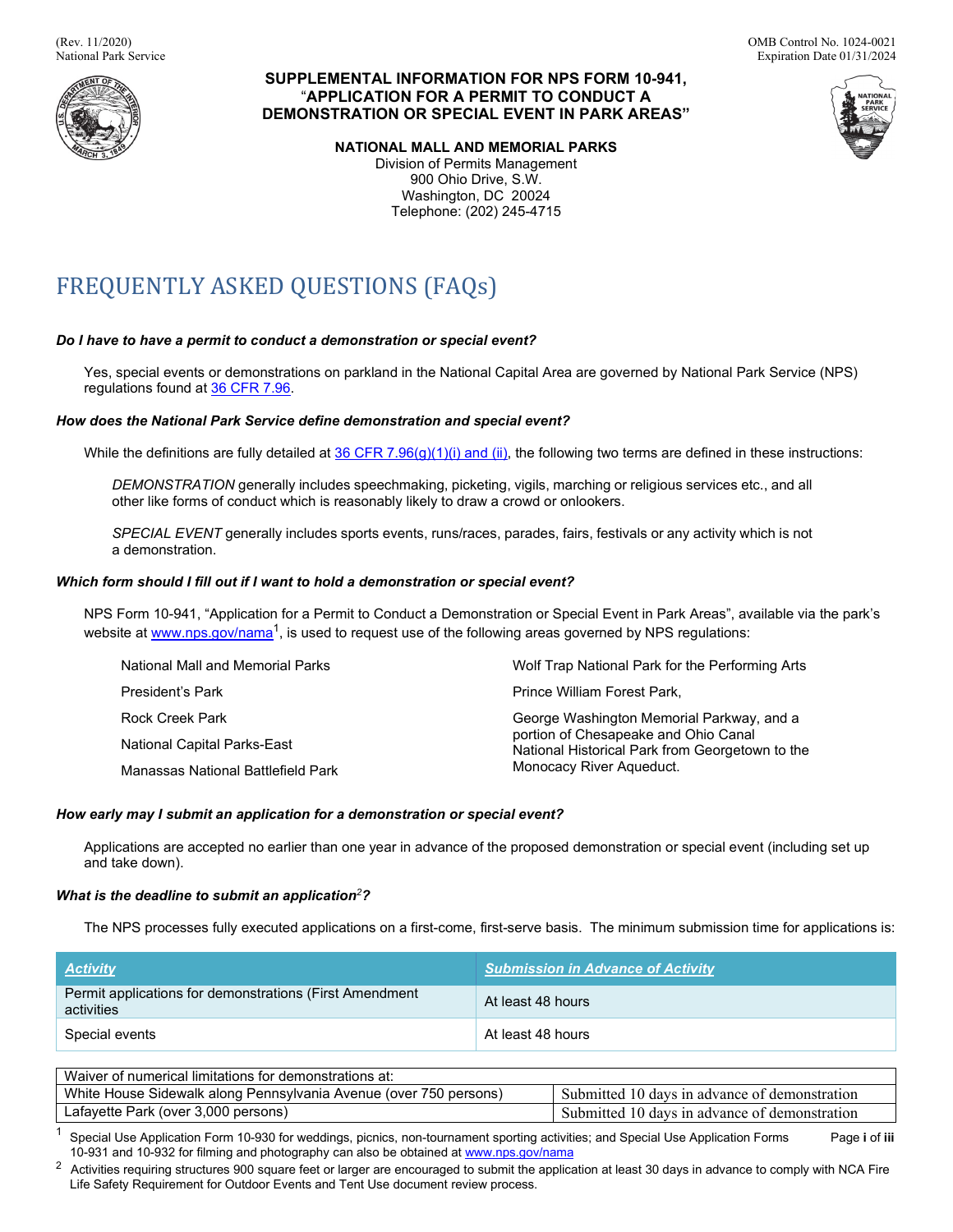### *How long does it take to obtain a permit?*

determine if the space is already under permit to another group. Individuals and organizations are encouraged to contact the Division of Permits Management in advance of a proposed activity to

determine if the space is already under permit to another group.<br>Upon receipt of your fully executed application, we will time and date stamp it as it is received. You will receive an the activity. It can take anywhere from a couple of days for simple activities to a few months for more complex events. A meeting acknowledgement your application was received and your assigned permit specialist at least three days after receipt of application or call 202-245-4715 for an update. The processing time from application to issuance of a permit varies depending on the scale of may be necessary to discuss the details associated with your proposed activity.

#### *Does the National Park Service make any special allowances for small groups who wish to demonstrate?*

Demonstrations involving 25 persons or fewer do NOT require a permit, provided other conditions required for the issuance of a permit are met:

- The group may NOT merely be an extension of another group already availing itself of the 25-person maximum.
- The demonstration may NOT unreasonably interfere with other demonstrations or special events, and
- The group may NOT erect temporary structures (other than small lecterns or speakers' platforms).
- However, the use of portable signs or banners is NOT restricted as long as they are handheld.

#### *Is the solicitation of money or funds for donation allowed on park property?*

 unless it occurs as part of a permit issued for a demonstration or special event. Pursuant to 36 CFR 7.96(h) the in-person soliciting or demanding of money or funds for donation on Federal parkland is prohibited,

- Persons permitted to solicit must not give false or misleading information regarding their purpose or affiliations or give false or misleading information as to whether any item is available without donation.
- • Exacting a payment or requesting a donation in exchange for merchandise constitutes a sale and is not allowed unless it comports with the NPS sales regulation found at 36 CFR 7.96(k).

#### *What types of items can be sold on park property in conjunction with a special event or first amendment demonstration ?*

 Pursuant to 36 CFR 7.96(k) only the following items are permitted to be sold on park property in conjunction with a special event or demonstration: books, bumper stickers, leaflets, pamphlets, buttons and newspapers.

#### *May foods be provided or sold during a special event or first amendment demonstration ?*

 requires a separate 70 day application process and must meet Public Health standards. Temporary food and beverage services are available for events through the National Park Service concessioner. Permittee must work directly with the park concessions specialist and National Capital Area concessioner to facilitate the sale of food and beverages at a permitted event, including ethnic cultural food festivals. Commercially packaged food or beverages may not be sold directly by the permittee. However, permittee may provide free of charge commercially prepackaged food and beverages. Please note food service

#### *Is it allowable to display and/or sell artwork during a special event or first amendment demonstration ?*

 As part of a permitted event, ethnic arts and crafts may be displayed but may not be sold. If your event includes such a display or exhibit, an artisan should be actually onsite to demonstrate the production of the particular art or craft as part of your activity.

#### *Does the National Park Service offer guidelines to review for special events or first amendment demonstrations ?*

Yes. While the National Capital Area's "<u>Event Planning Guide</u>"<sup>3</sup> go into more detail, please note the following regarding costs associated with demonstration or special event applications:

#### Application Processing Cost:

- A one-time non-refundable application cost of \$120.00 must accompany all SPECIAL EVENT applications.
- Special event applications will not be processed without the application processing payment.
- Payment is accepted by credit card, check or money order.
- FIRST AMENDMENT applications are NOT subject to the application processing cost.

No special event application will be processed unless processing cost remittance has been provided with the application. The application processing cost represents the average cost incurred by the park in receiving, processing, initially reviewing, and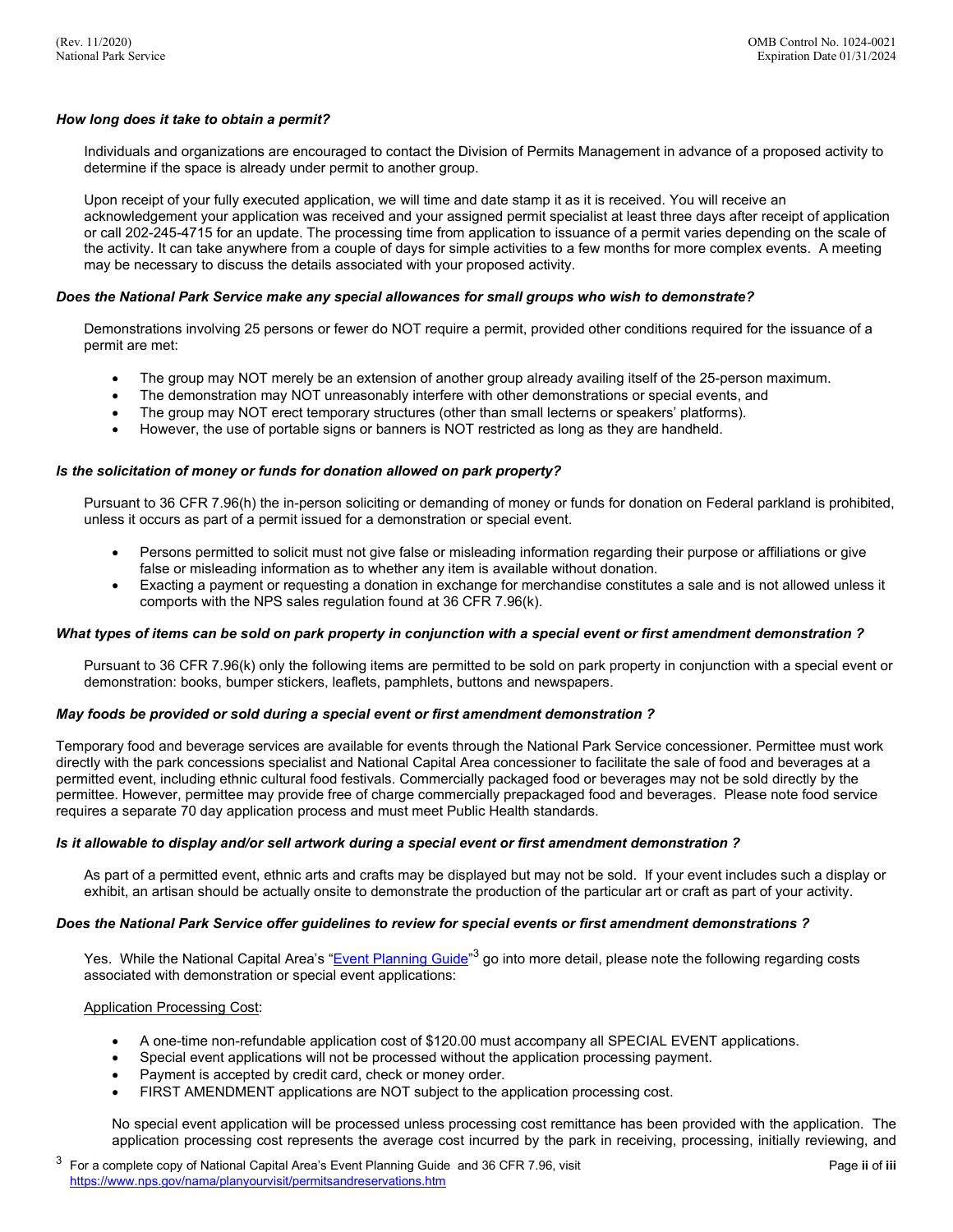distributing of applications to help ensure the information supplied is sufficient to inform a decision. Processing costs shall be reviewed each fiscal year.

<u>Other Costs</u>: There also may be charges for other costs associated with your proposed activity, incurred by the National Park Service and the United States Park Police. These charges are to reimburse the National Park Service for:

- Services.
- Resource damage caused by your activity, or
- Personnel deemed necessary to support your activity.

 letter of credit, certified check, or money order, and/or documented liability insurance coverage may be required. Depending on the size and scope of your proposed activity, a cost recovery deposit in the form of an irrevocable Any costs will be discussed with the applicant, prior to issuing the permit.

#### United States Park Police Requirements:

 Applications are also reviewed by the United States Park Police to determine if Park Police officers are required to be onsite for proposed event. If your event requires the service of the U.S. Park Police, you will be contacted directly by them to coordinate the appropriate arrangements. Payment for U.S. Park Police services must be made <u>seven (7) days in advance of your event</u>.

#### *Are there special cost recovery requirements associated with demonstration or special event applications?*

Cost Recovery Associated with Special Use and Public Gathering Permits:

- Government Accountability Office Report 5-410 requires agencies to more fully recover and collect costs associated with special use and public gathering permits
- Cost recovery program was implemented on October 1, 2006
- Initially included application processing costs, but now includes the recovery of additional costs associated with administration, management and monitoring of permitted activities

#### Monetary Cost Recovery Deposit:

Pursuant to long-standing practice, the NPS, National Capital Area, requires applicants to:

- • Post a monetary cost recovery deposit prior to the event to cover costs incurred when NPS employees are required to work for event monitoring and for any needed site restoration following the event.
- The deposit amount is dependent on the size and scope of the event and will be discussed with the applicant before the permit is issued.

#### *Where should I send my application?*

Applications must be filed from 8:00 a.m. to 4:00 p.m., Monday through Friday (holidays excepted) at:

Division of Permits Management National Capital Area 900 Ohio Drive, S.W., Washington, D.C. 20024

#### *If I have additional questions, where should I call?*

If you are unable to find the answer to your questions using these FAQs, at <u>w[ww.nps.gov/nam](www.nps.gov/nama)a</u> or in the "National Mall and Memorial Parks Event Planning Guide," you may contact the Division of Permits Management for the National Capital Area of the National Park Service by calling (202) 245-4715 or by email [NAMA\\_Permits@nps.gov.](mailto:NAMA_Permits@nps.gov) The office is open from 8:00 a.m. to 4:00 p.m., Monday through Friday (holidays excepted).

#### *Are there any special considerations I should be aware of when I mail my application to the National Park Service?*

 *may significantly delay its arrival. Therefore, we strongly suggest that you use Federal Express, courier, or hand-deliver your application to us. Otherwise, the application will be delayed being received, time and date stamped and you may lose timely Please note that as a security precaution, our incoming mail undergoes a treatment process before being delivered, which at times consideration*.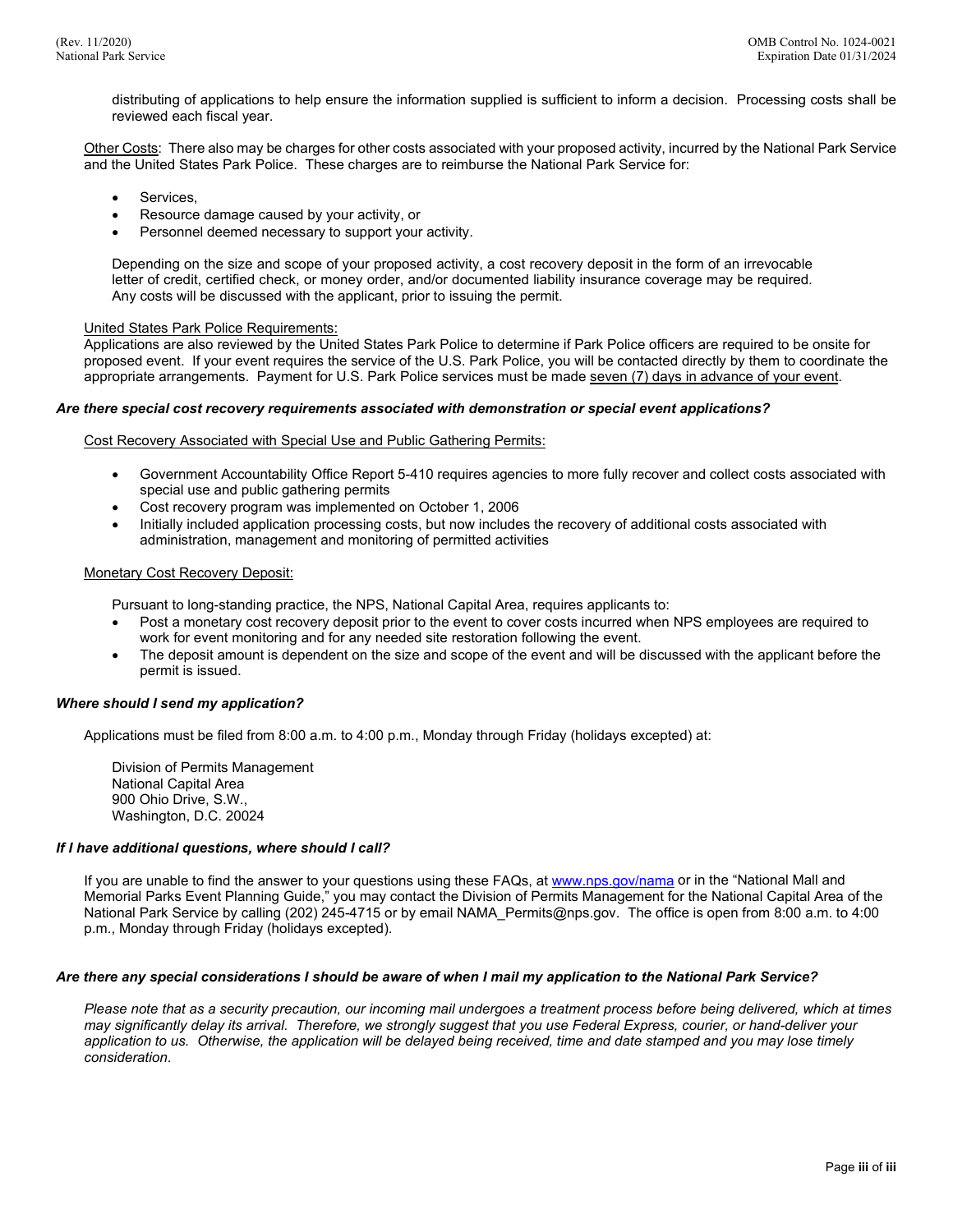

# **APPLICATION FOR A PERMIT TO CONDUCT A DEMONSTRATION OR SPECIAL EVENT IN PARK AREAS**

**NATIONAL MALL AND MEMORIAL PARKS** 

Division of Permits Management 900 Ohio Drive, S.W. Washington, DC 20024 Telephone: (202) 245-4715

|                                                                                                                                        |                      |                                                                 |                        |                     |                           | Date of Application: |                     |                             |                             |                     |
|----------------------------------------------------------------------------------------------------------------------------------------|----------------------|-----------------------------------------------------------------|------------------------|---------------------|---------------------------|----------------------|---------------------|-----------------------------|-----------------------------|---------------------|
|                                                                                                                                        |                      |                                                                 |                        |                     |                           |                      |                     |                             |                             |                     |
| This is an application for a:                                                                                                          |                      |                                                                 |                        |                     |                           |                      |                     |                             |                             |                     |
| Demonstration                                                                                                                          |                      | Special Event Definitions on 10-941S, Supplemental Instructions |                        |                     |                           |                      |                     |                             |                             |                     |
| Individual/Organization(Org.)                                                                                                          |                      |                                                                 |                        |                     | <b>Telephone Number</b>   |                      | Cell Phone          |                             | Fax Number                  |                     |
|                                                                                                                                        |                      |                                                                 |                        |                     |                           |                      |                     |                             |                             |                     |
| <b>Email Address</b>                                                                                                                   |                      |                                                                 |                        |                     | Website                   |                      |                     |                             |                             |                     |
|                                                                                                                                        |                      |                                                                 |                        |                     |                           |                      |                     |                             |                             |                     |
| <b>Street Address</b>                                                                                                                  |                      |                                                                 |                        |                     | City<br>Zip Code<br>State |                      |                     | Country                     |                             |                     |
|                                                                                                                                        |                      |                                                                 |                        |                     |                           |                      |                     |                             | Cell Phone Number           |                     |
| Person in Charge of Event                                                                                                              |                      |                                                                 | $\Box$ Same as above   |                     |                           | Telephone Number     |                     |                             |                             |                     |
| <b>Email Address</b>                                                                                                                   |                      |                                                                 |                        |                     | <b>Event Name</b>         |                      |                     |                             |                             |                     |
|                                                                                                                                        |                      |                                                                 |                        |                     |                           |                      |                     |                             |                             |                     |
| <b>Street Address</b>                                                                                                                  |                      |                                                                 |                        |                     | City                      |                      |                     | State                       | Zip Code                    | Country             |
|                                                                                                                                        |                      |                                                                 |                        |                     |                           |                      |                     |                             |                             |                     |
| At least one person must be listed as in charge of the activity. If different individuals are to be in charge of various activities at |                      |                                                                 |                        |                     |                           |                      |                     |                             |                             |                     |
| different locations, please list their names and contact information (add supplemental sheet if more than two):                        |                      |                                                                 |                        |                     |                           |                      |                     |                             |                             |                     |
| Name                                                                                                                                   |                      | <b>Telephone Number</b>                                         |                        |                     | <b>Fmail Address</b>      |                      |                     | Org./Role of Responsibility |                             |                     |
|                                                                                                                                        |                      |                                                                 |                        |                     |                           |                      |                     |                             |                             |                     |
| Name                                                                                                                                   |                      | Telephone Number                                                |                        |                     | <b>Email Address</b>      |                      |                     | Org./Role of Responsibility |                             |                     |
|                                                                                                                                        |                      |                                                                 |                        |                     |                           |                      |                     |                             |                             |                     |
| <b>SECTION 2: Lafayette Park and White House Sidewalk</b>                                                                              |                      |                                                                 |                        |                     |                           |                      |                     |                             |                             |                     |
| Is this an application for the use of the White House Sidewalk <sup>4</sup> or Lafayette Park?<br>No<br>Yes                            |                      |                                                                 |                        |                     |                           |                      |                     |                             |                             |                     |
| Please be aware that a waiver of the numerical limitations is required if an expected demonstration on the White House Sidewalk will   |                      |                                                                 |                        |                     |                           |                      |                     |                             |                             |                     |
| include more than 750 participants or that a demonstration in Lafayette Park will include more than 3,000 participants.                |                      |                                                                 |                        |                     |                           |                      |                     |                             |                             |                     |
| Is this an application for a waiver of the numerical limitations?                                                                      |                      |                                                                 |                        |                     |                           |                      |                     |                             |                             |                     |
| $\Box$ No<br>Yes                                                                                                                       |                      |                                                                 |                        |                     |                           |                      |                     |                             |                             |                     |
| <b>SECTION 3: Event Logistics</b>                                                                                                      |                      |                                                                 |                        |                     |                           |                      |                     |                             |                             |                     |
|                                                                                                                                        | <b>Set-Up Begins</b> |                                                                 | <b>Activity Begins</b> |                     |                           | <b>Activity Ends</b> |                     |                             | <b>Break-down Completed</b> |                     |
| Primary Date                                                                                                                           | Date:                |                                                                 | Date:                  |                     |                           | Date:                |                     |                             | Date:                       | $\Box$ AM $\Box$ PM |
|                                                                                                                                        | Time:                |                                                                 | Time:                  |                     | M                         | Time:                | $\Box$ AM $\Box$ PM |                             | Time:                       |                     |
| Alternate Date                                                                                                                         | Date:                |                                                                 | Date:                  |                     |                           | Date:                |                     |                             | Date:                       |                     |
|                                                                                                                                        | Time:                | $\Box$ AM $\Box$ PM                                             | Time:                  | $\Box$ AM $\Box$ PM |                           | Time:                | $\Box$ AM $\Box$ PM |                             | Time:                       | $\Box$ AM $\Box$ PM |
|                                                                                                                                        |                      |                                                                 |                        |                     |                           |                      |                     |                             |                             |                     |
| Please list ALL proposed locations (include assembly and dispersal areas):                                                             |                      |                                                                 |                        |                     |                           |                      |                     |                             |                             |                     |
|                                                                                                                                        |                      |                                                                 |                        |                     |                           |                      |                     |                             |                             |                     |
|                                                                                                                                        |                      |                                                                 |                        |                     |                           |                      |                     |                             |                             |                     |
|                                                                                                                                        |                      |                                                                 |                        |                     |                           |                      |                     |                             |                             |                     |
|                                                                                                                                        |                      |                                                                 |                        |                     |                           |                      |                     |                             |                             |                     |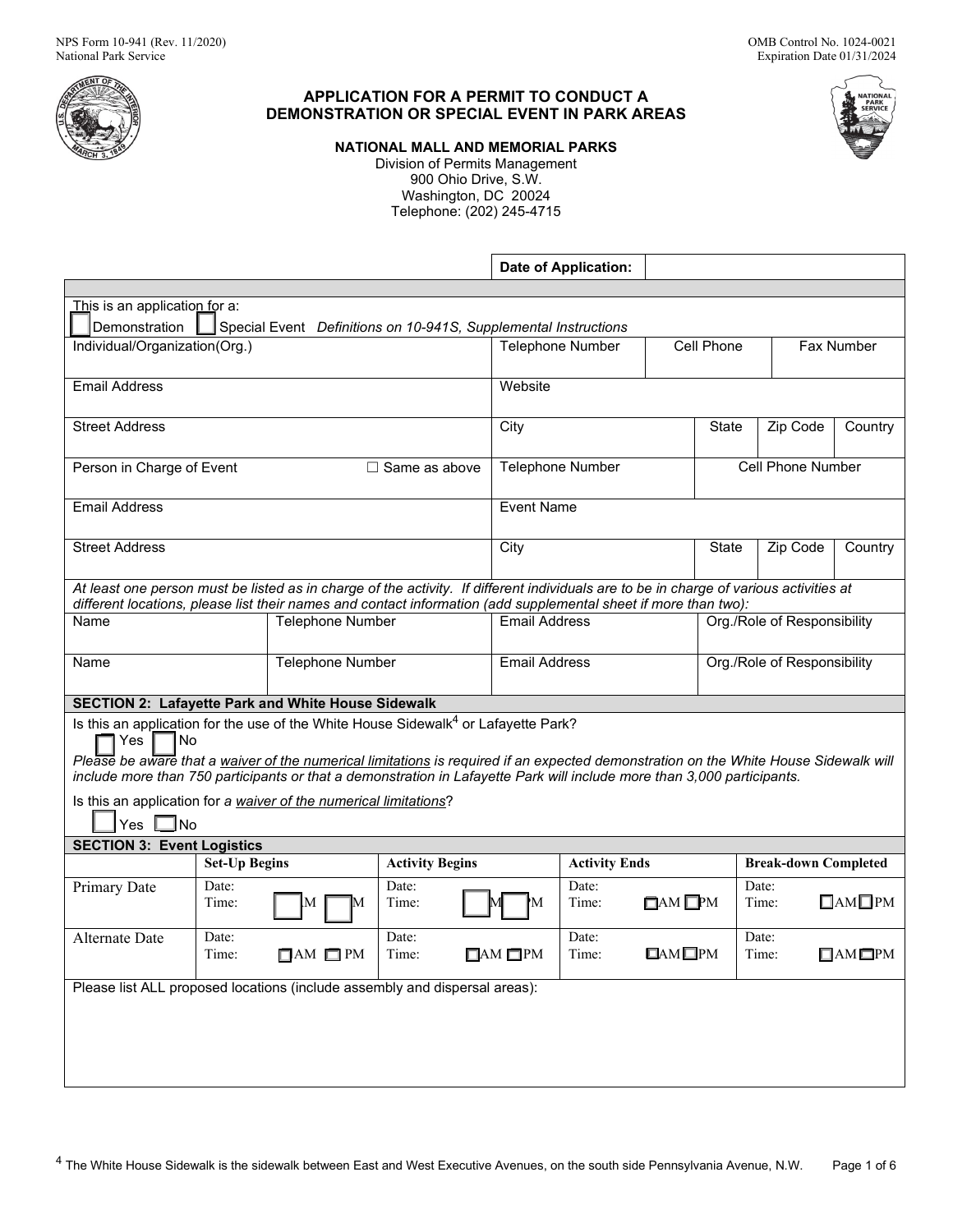| Estimated maximum number of participants for EACH PARK AREA TO BE USED (Including organizers, volunteers, participants and<br>spectators):                                                                    |                                                                                                                                    |                                       |           |                                                                                                |                                           |  |
|---------------------------------------------------------------------------------------------------------------------------------------------------------------------------------------------------------------|------------------------------------------------------------------------------------------------------------------------------------|---------------------------------------|-----------|------------------------------------------------------------------------------------------------|-------------------------------------------|--|
|                                                                                                                                                                                                               |                                                                                                                                    |                                       |           |                                                                                                |                                           |  |
|                                                                                                                                                                                                               | Purpose of event:                                                                                                                  |                                       |           |                                                                                                |                                           |  |
|                                                                                                                                                                                                               |                                                                                                                                    |                                       |           |                                                                                                |                                           |  |
|                                                                                                                                                                                                               |                                                                                                                                    |                                       |           |                                                                                                |                                           |  |
|                                                                                                                                                                                                               | Plan for proposed activity (include all speakers, a complete time schedule of the activity, proposed routes for any marches or     |                                       |           |                                                                                                |                                           |  |
|                                                                                                                                                                                                               | parades, plans for the orderly termination and dispersal of activity which might affect regular flow of city traffic, etc.):       |                                       |           |                                                                                                |                                           |  |
|                                                                                                                                                                                                               |                                                                                                                                    |                                       |           |                                                                                                |                                           |  |
|                                                                                                                                                                                                               | Handheld Signs/ Placards                                                                                                           | Chairs                                |           | <b>Tables</b>                                                                                  | Tents                                     |  |
|                                                                                                                                                                                                               | $\Box$<br>Quantity:                                                                                                                | $\Box$<br>Quantity:                   |           | $\blacksquare$<br>Quantity:                                                                    | Size:<br>П<br>Quantity:                   |  |
|                                                                                                                                                                                                               | Portable Restrooms                                                                                                                 | Camera Tripod                         |           | <b>Jumbotrons</b>                                                                              | Generators                                |  |
|                                                                                                                                                                                                               | $\Box$<br>Quantity:                                                                                                                | $\overline{\phantom{a}}$<br>Quantity: |           | Size:<br>$\mathsf{L}$<br>Quantity:                                                             | Quantity:<br>П<br>Type:                   |  |
| will be used during the proposed activity:<br>(add supplemental sheet if necessary):<br>Please indicate any of these items that                                                                               | Banner/Sign(s)                                                                                                                     | <b>Press Riser</b>                    |           | <b>Stages</b>                                                                                  | Turf Protection Cover(s)<br>Type:         |  |
|                                                                                                                                                                                                               | Size:                                                                                                                              | Size:                                 |           | Size:                                                                                          | Size:                                     |  |
|                                                                                                                                                                                                               | Length:                                                                                                                            | Length:<br>Width:                     |           | Length:<br>Width:                                                                              | Length:<br>Width:                         |  |
|                                                                                                                                                                                                               | Height:                                                                                                                            | Height:                               |           | Height:                                                                                        | Height:                                   |  |
|                                                                                                                                                                                                               | Podium<br>$\Box$                                                                                                                   | <b>Lighting Equipment</b>             |           | Estimated # of Buses:                                                                          |                                           |  |
| Portable Sound System<br><b>Distribution of Literature</b><br>Please list all other equipment (include any necessary medical/trailers):                                                                       |                                                                                                                                    |                                       |           |                                                                                                |                                           |  |
|                                                                                                                                                                                                               |                                                                                                                                    |                                       |           |                                                                                                |                                           |  |
|                                                                                                                                                                                                               |                                                                                                                                    |                                       |           |                                                                                                |                                           |  |
| Are you planning to conduct a sales? <sup>6</sup><br>Are you proposing to solicit donations:<br>Are you proposing food or beverages service <sup>5</sup> :                                                    |                                                                                                                                    |                                       |           |                                                                                                |                                           |  |
|                                                                                                                                                                                                               | $\square$ Yes<br>$\Box$ No<br>Are you proposing road closures or traffic management? If so, list the roads and/or trails affected? | $\Box$ Yes                            | $\Box$ No |                                                                                                | $\square$ Yes<br><u>I</u> No<br>Yes<br>No |  |
|                                                                                                                                                                                                               |                                                                                                                                    |                                       |           |                                                                                                |                                           |  |
|                                                                                                                                                                                                               |                                                                                                                                    |                                       |           |                                                                                                |                                           |  |
|                                                                                                                                                                                                               | How will the event be advertised or publicized:                                                                                    |                                       |           | Do you propose to have commercial sponsors? $\Box$ Yes<br>If yes, how are sponsors recognized. | No.                                       |  |
| l TV<br>$\Box$                                                                                                                                                                                                | Print                                                                                                                              | Flyers                                |           |                                                                                                |                                           |  |
| Website<br>Email/Listserv<br>□ Radio<br>$\perp$                                                                                                                                                               |                                                                                                                                    |                                       |           |                                                                                                |                                           |  |
| Social media (Twitter, Facebook, Tumblr, etc.)                                                                                                                                                                |                                                                                                                                    |                                       |           |                                                                                                |                                           |  |
| If boxes, crates, coffins, or similar items will be used, state whether they are to be carried opened or closed, their proposed size, the<br>materials constructed from, and their proposed contents and use: |                                                                                                                                    |                                       |           |                                                                                                |                                           |  |
|                                                                                                                                                                                                               |                                                                                                                                    |                                       |           |                                                                                                |                                           |  |
|                                                                                                                                                                                                               |                                                                                                                                    |                                       |           |                                                                                                |                                           |  |
|                                                                                                                                                                                                               | What are your cleanup and/or recycling plans?                                                                                      |                                       |           | How will cleanup members be identified?                                                        |                                           |  |
|                                                                                                                                                                                                               |                                                                                                                                    |                                       |           |                                                                                                |                                           |  |
|                                                                                                                                                                                                               |                                                                                                                                    |                                       |           |                                                                                                |                                           |  |

 $^5\,$  Please note there is an additional Temporary Food Establishment Permit Application that must be completed at least 70 days prior to proposed event. Food service is subject to more stringent standards including being preapproved by the National Park Service and meeting Public Health standards. Applicant must comply with NPS NCA Concession Contract regarding food and beverage services at an activity.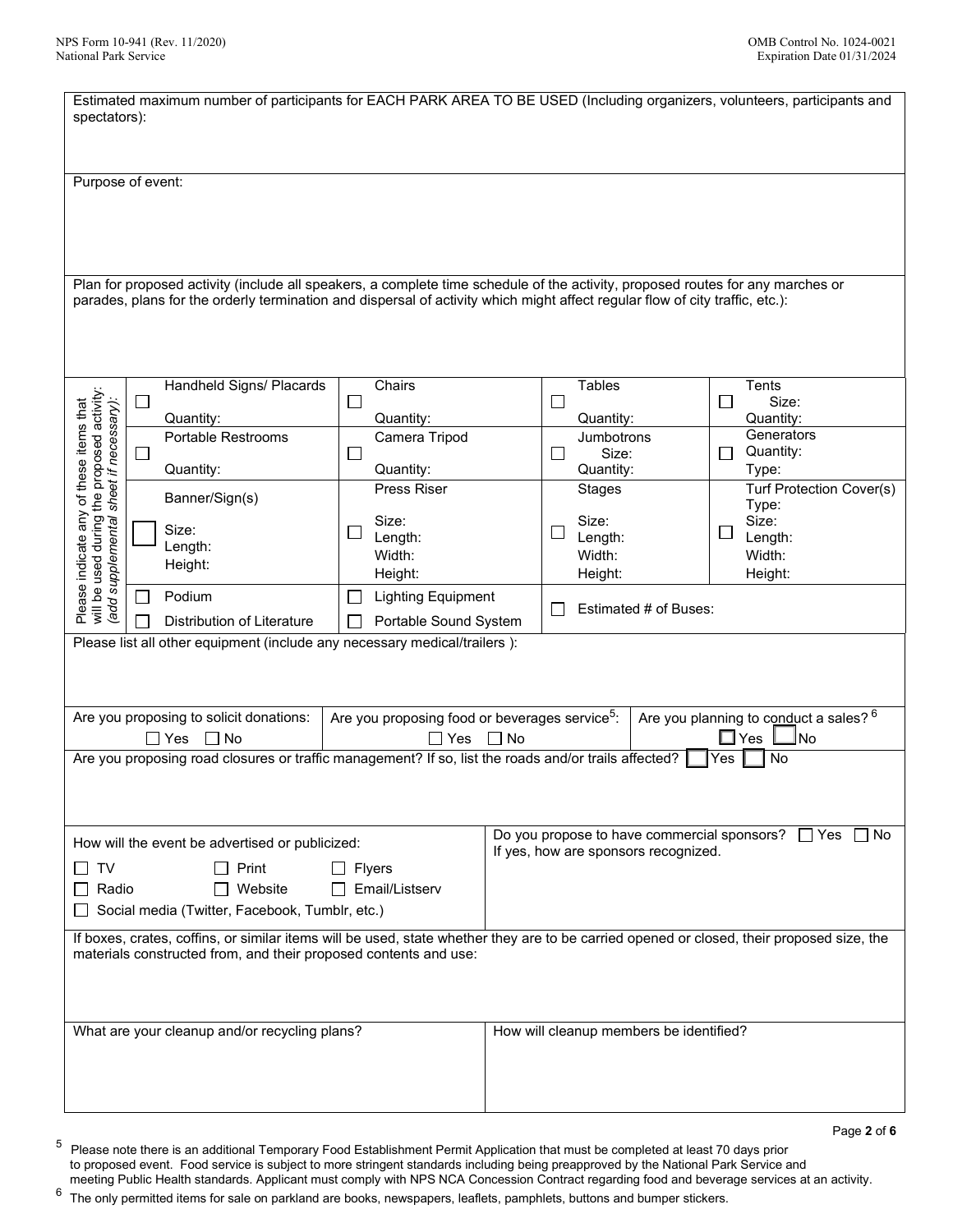| Do you have any reason to believe or any information indicating that any individual, group or organization might seek to disrupt the                                                                                                                                                                                             |                                                                                                            |  |          |  |
|----------------------------------------------------------------------------------------------------------------------------------------------------------------------------------------------------------------------------------------------------------------------------------------------------------------------------------|------------------------------------------------------------------------------------------------------------|--|----------|--|
| activity for which this application is submitted? $\Box$ Yes<br>$\Box$ No<br>If "Yes", list each such individual, group or organization and contact information for each:                                                                                                                                                        |                                                                                                            |  |          |  |
|                                                                                                                                                                                                                                                                                                                                  |                                                                                                            |  |          |  |
| Are you planning to conduct civil disobedience?   Yes                                                                                                                                                                                                                                                                            | No                                                                                                         |  |          |  |
|                                                                                                                                                                                                                                                                                                                                  |                                                                                                            |  |          |  |
| Will applicant furnish marshals and/or volunteers?                                                                                                                                                                                                                                                                               | [Yes<br>N٥                                                                                                 |  | How Many |  |
| simultaneously on White House Sidewalk and Lafayette Park.                                                                                                                                                                                                                                                                       | Note: Marshals are required for all waivers of numerical limitations and for demonstration activities held |  |          |  |
|                                                                                                                                                                                                                                                                                                                                  | List the functions the marshals and/or volunteers are expected to perform:                                 |  |          |  |
|                                                                                                                                                                                                                                                                                                                                  |                                                                                                            |  |          |  |
| How will the marshals and/or volunteers be identified?                                                                                                                                                                                                                                                                           |                                                                                                            |  |          |  |
|                                                                                                                                                                                                                                                                                                                                  |                                                                                                            |  |          |  |
|                                                                                                                                                                                                                                                                                                                                  | Person(s) responsible for supervision of marshals and/or volunteers (for each location):                   |  |          |  |
| Contact information during event (address/phone)<br>Name(s)<br>Location(s)                                                                                                                                                                                                                                                       |                                                                                                            |  |          |  |
|                                                                                                                                                                                                                                                                                                                                  |                                                                                                            |  |          |  |
|                                                                                                                                                                                                                                                                                                                                  |                                                                                                            |  |          |  |
|                                                                                                                                                                                                                                                                                                                                  |                                                                                                            |  |          |  |
|                                                                                                                                                                                                                                                                                                                                  |                                                                                                            |  |          |  |
| What communications equipment will be provided to the marshals and/or volunteers? (Include the number of walkie-talkies, mobile<br>phone tree, bullhorns, public address systems, flashlights, etc.)                                                                                                                             |                                                                                                            |  |          |  |
|                                                                                                                                                                                                                                                                                                                                  |                                                                                                            |  |          |  |
|                                                                                                                                                                                                                                                                                                                                  |                                                                                                            |  |          |  |
| State specifically the plans for ingress and egress of the participants to and from all park areas including Lafayette Park. Please<br>include proposed sites for loading and unloading of buses, automobiles or other forms of transportation which the participants are<br>expected to use (supply chart or map if necessary). |                                                                                                            |  |          |  |
|                                                                                                                                                                                                                                                                                                                                  |                                                                                                            |  |          |  |
|                                                                                                                                                                                                                                                                                                                                  |                                                                                                            |  |          |  |
|                                                                                                                                                                                                                                                                                                                                  |                                                                                                            |  |          |  |

 $^7$  Marshals do not act as police, they help maintain order among participants, provide information to participants and non-participants. Marshals should have knowledge of the overall event organization. Page 3 of 6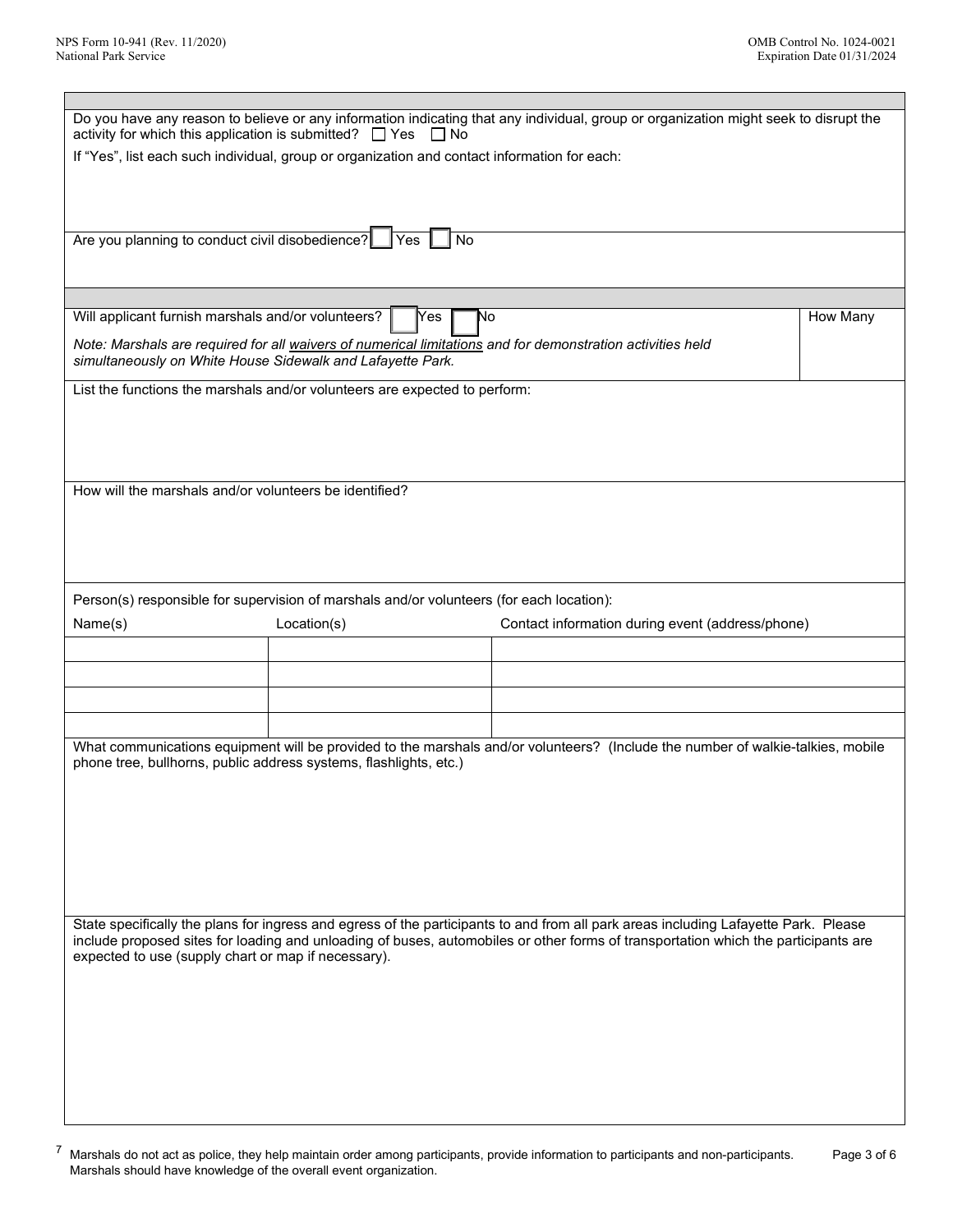

# **APPLICATION FOR A PERMIT TO CONDUCT A DEMONSTRATION OR SPECIAL EVENT IN PARK AREAS**

**NATIONAL MALL AND MEMORIAL PARKS** 

Division of Permits Management 900 Ohio Drive, S.W. Washington, DC 20024 Telephone: (202) 245-4715

| <b>NATIONAL</b><br><b>PARK</b> |  |
|--------------------------------|--|
| <b>SERVICE</b>                 |  |

| <b>SECTION 6: Permit Applicant Information</b> (information for person completing application) |                      |                   |       |          |            |
|------------------------------------------------------------------------------------------------|----------------------|-------------------|-------|----------|------------|
| Name                                                                                           | Telephone Number     | Cell Phone Number |       |          | Fax Number |
|                                                                                                |                      |                   |       |          |            |
|                                                                                                |                      |                   |       |          |            |
| Position                                                                                       | <b>Email Address</b> |                   |       |          |            |
|                                                                                                |                      |                   |       |          |            |
|                                                                                                |                      |                   |       |          |            |
| <b>Street Address</b>                                                                          | City                 |                   | State | Zip Code | Country    |
|                                                                                                |                      |                   |       |          |            |
|                                                                                                |                      |                   |       |          |            |
| Signature of Applicant                                                                         |                      |                   | Date  |          |            |
|                                                                                                |                      |                   |       |          |            |
|                                                                                                |                      |                   |       |          |            |
|                                                                                                |                      |                   |       |          |            |
|                                                                                                |                      |                   |       |          |            |

# **APPLICATION IS NOT VALID UNLESS SIGNED**

Fax and email submissions are not accepted.

Hand deliver or mail completed application to:

National Park Service National Capital Area Permits Management Division 900 Ohio Drive, S.W., Washington, DC 20024 Office Phone: (202) 245-4715

Open 8:00 am to 4:00 pm, Monday – Friday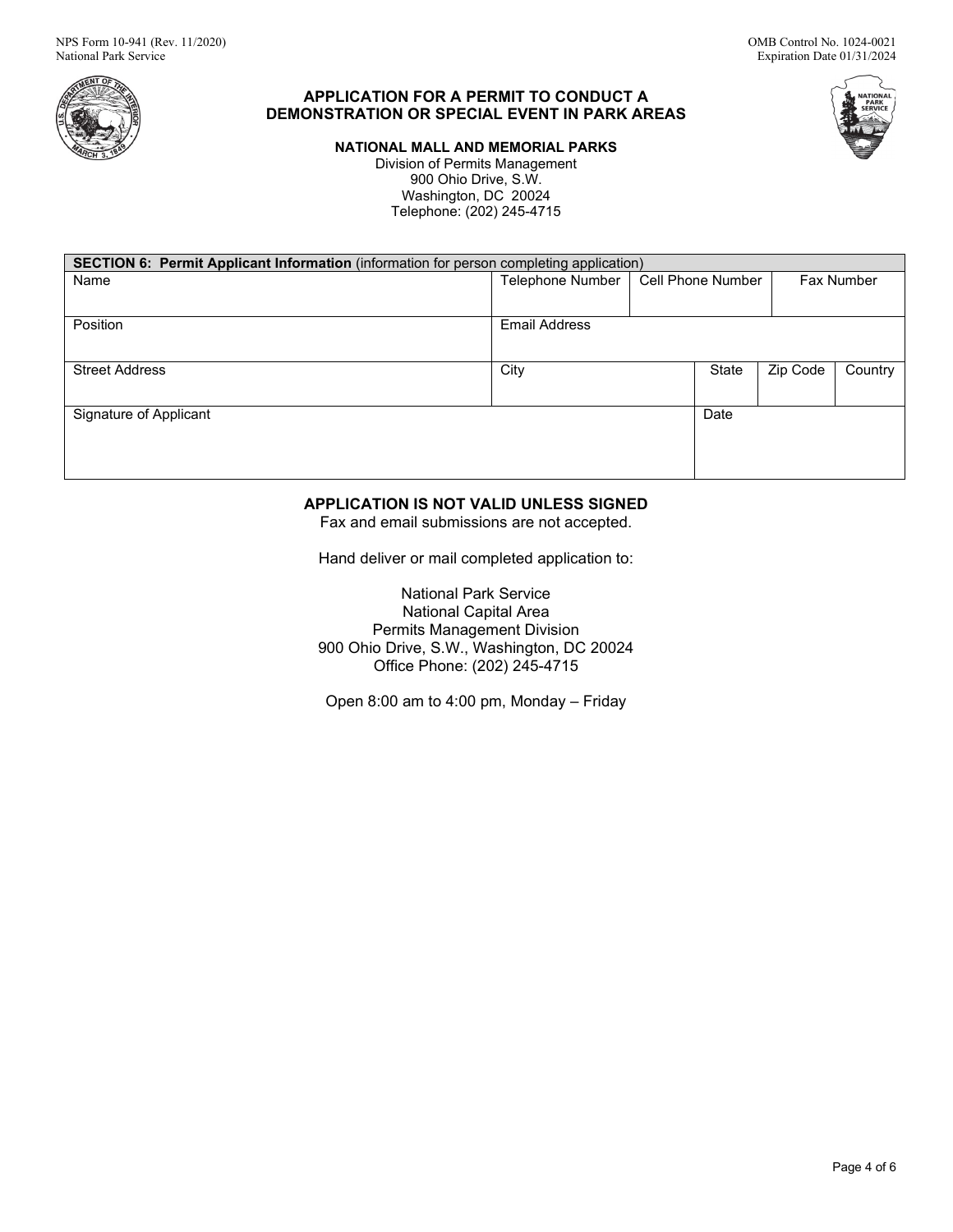# **NOTICES**

 **NOTE:** This is an application only and does not serve as permission to conduct any special activity in the park. The information provided will be used to determine whether a permit will be issued. Send the completed application along with the application fee in the form of a credit card Parks, Attn: Permits Management Division at the park address found on the first page of this application. payment, cashier's check, money order or personal check made payable to the **National Park Service and mail** to National Mall and Memorial

 If your request is approved, a permit containing applicable terms and conditions will be sent you. The permit must be signed by the responsible person and returned to the park for final approval by the Park Superintendent before the permitted activity may begin.

#### **Customers Making Payment by Personal Check**

 from your account or to process the payment as a check transaction. When we use information from your check to make an electronic fund transfer, funds may be withdrawn from your account as soon as the same day we receive your payment, and you will not receive your check back When you provide a check as payment, you authorize us either to use information from your check to make a one-time electronic fund transfer from your financial institution.

## **Privacy Act Statement**

 **Authority:** 54 U.S.C. §100101, National Park Service Organic Act; 16 U.S.C. 3, Rules and regulations of national parks, reservations, and monuments; timber; leases, 16 U.S.C. 3a, Recovery of costs associated with special use permits; and 16 U.S.C. 460i–6d, Commercial Filming.

 **Purpose:** The purposes of the system are (1) to provide a park superintendent with information to approve or deny requests for activities that provide a benefit to an individual, group or organization, rather than the public at large; and (2) to assist park staff to manage the activity to ensure that the permitted activity does not interfere with the enjoyment of the park by visitors and that the natural and cultural resources of the park are protected.

 **Routine Uses:** In addition to those disclosures generally permitted under 5 U.S.C.552a(b) of the Privacy Act, records or information contained in this system may be disclosed outside the National Park Service as a routine use pursuant to 5 U.S.C. 552a(b)(3) to other Federal, State, territorial, local, tribal, or foreign agencies and other authorized organizations and individuals based on an authorized routine use when the disclosure is compatible with the purpose for which the records were compiled as described under the system of records notice for this system.

 **Disclosure:** Voluntary, however, failure to provide the requested information may impede individual from obtaining a permit from the National Park Service.

 **Information Regarding Disclosure of Your Social Security Number Under Public Law 93-579 Section 7(b):** Your Social Security Number activities subject to collection of fees and charges by the National Park Service. Failure to disclose your SSN may prevent or delay the processing of your application. The authority for soliciting your SSN is 31 U.S.C. 7701. The information gathered through the use of the SSN will be used only as necessary for processing this application and collecting and reporting any delinquent financial obligations. Use of the social security (SSN) is needed to identify records unique to you. Applicants are required to provide their social security or taxpayer identification number for number will be carried out in accordance with established regulations and published notices of system of records.

#### **Paperwork Reduction Act Statement**

 We are collecting this information subject to the Paperwork Reduction Act (44 U.S.C. 3501) and 36 CFR 7.96 (g) to provide the National Park Service with the required information necessary to decide whether or not to grant permission to conduct special events or demonstrations. All applicable parts of the form must be completed in order for your request to be considered. You are not required to respond to this or any other Federal agency-sponsored information collection unless it displays a currently valid OMB control number. This collection has been assigned Control No. 1024-0021.

## **Estimated Burden Statement**

 searching existing data sources, gathering and maintaining the data needed, and completing and reviewing the collection of information. Direct Park Service, 1201 Oakridge Drive Fort Collins, CO 80525. Please do not send your application to this address. Public reporting for this collection of information is estimated to average 30 minutes per response, including the time for reviewing instructions, comments regarding this burden estimate, or any aspects of this form or instructions, to the Information Collection Clearance Officer, National